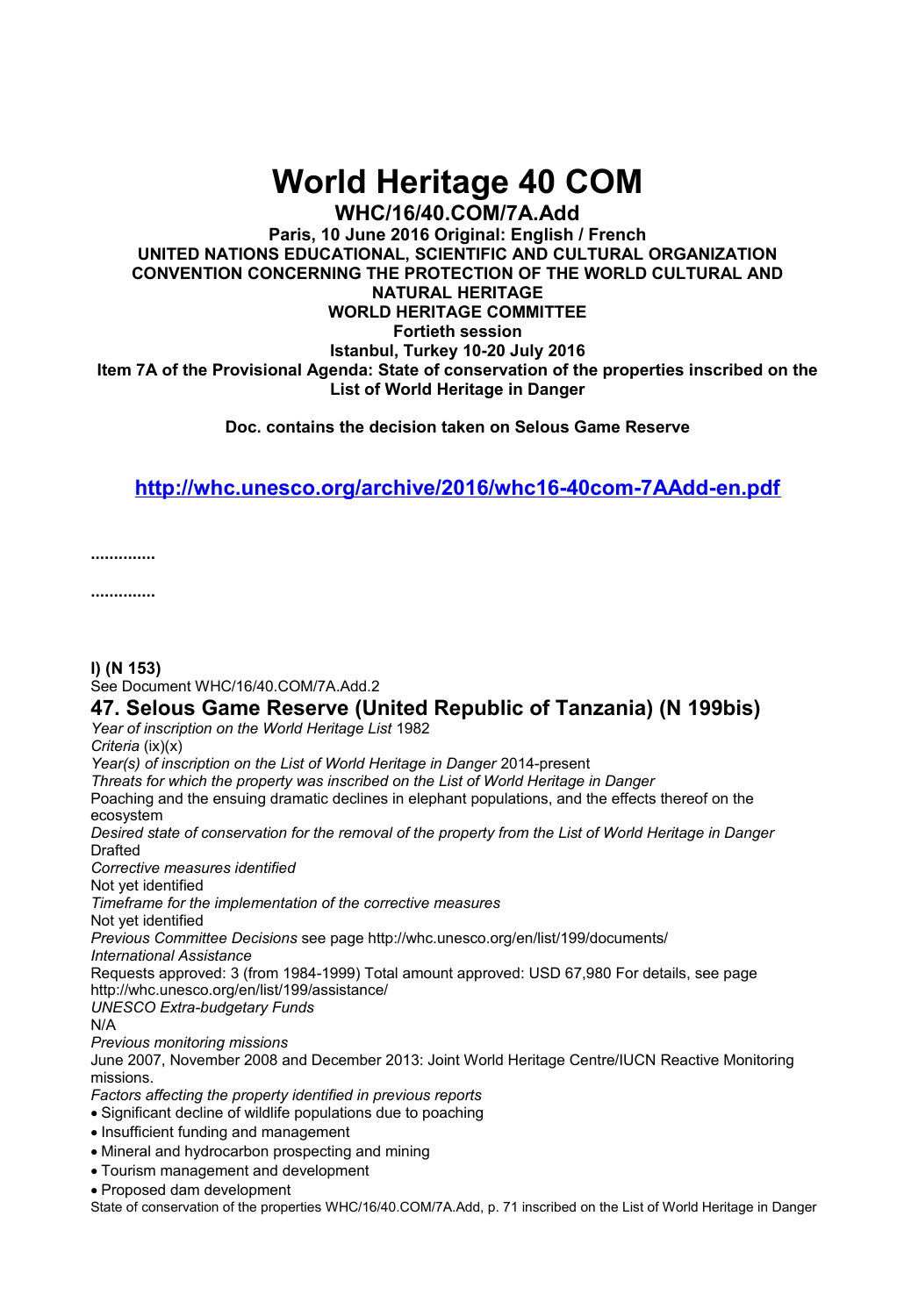- Operationalizing the uranium mining project
- Lack of disaster preparedness
- Need for buffer zone
- Need for increased involvement of local communities
- Alien invasive species

#### *Illustrative material* see page http://whc.unesco.org/en/list/199/

*Current conservation issues* 

On 26 February 2016, the State Party submitted a report on the state of conservation of the property, available at http://whc.unesco.org/en/list/199/documents, which reports progress in addressing conservation issues previously raised by the Committee as follows:

 No mining permits were issued in the property, while recalling the legal possibility of prospecting or mining of oil, gas or uranium in all Tanzanian game reserves since 2009;

Mobilization of significant support from multilateral, bilateral and NGO sources;

 Increased capacity and efforts in combating poaching resulting in a stabilization of the situation in the property;

 Efforts to enhance coordination among governmental agencies, including through the creation of a multiagency task force to fight environmental and wildlife crimes;

 Increased bilateral efforts, including an agreement on the transboundary Niassa-Selous Ecosystem signed with Mozambique, as well as efforts to address illegal wildlife trade involving China, in addition to ongoing regional coordination;

Establishment of the Tanzania Wildlife Authority (TAWA) in October 2015;

 Ongoing stakeholder consultations on the possible addition of new areas to the property at its western boundary and on the creation of a buffer zone;

 Appointment of an inter-ministerial team to monitor the Mkuju River Project (MRP) uranium mine and efforts to establish baselines for water monitoring;

 Confirmation that Uranium One envisages In-Situ Leaching (ISL) at MRP and that no approval for ISL has been granted so far. As for disaster preparedness, reference is made to previously provided information contained in an Environmental and Social Impact Assessment (ESIA) for MRP;

 Brazilian construction company Odebrecht has been nominated exclusively to develop the Stiegler's Gorge Dam project. The company has appointed a local consulting firm to produce an Environment Impact Assessment (EIA), jointly with an international expert to be identified. The EIA is reported to start soon and to be submitted to the World Heritage Centre upon completion;

 Submission of the EIA for the proposed Kidunda Dam to the National Environment Management Council (NEMC) for final processing and subsequent sharing with the World Heritage Centre;

Follow-up to all recommendations of the 2013 Reactive Monitoring mission is ongoing, including the elaboration of a proposal for the Desired state of conservation for the removal of the property from the List of World Heritage in Danger (DSOCR), which was submitted to the World Heritage Centre on 16 May 2016. *Analysis and Conclusions of the World Heritage Centre and IUCN* 

The inauguration of TAWA and the increased overall capacity, including additional external support, represent opportunities to improve the management of the property and its surroundings. It will be critically important to effectively operationalize TAWA without delay and to ensure coordination among partners. Despite signs that the dramatic past decline of elephants could be halted, a cautious interpretation of the survey data continues to be necessary, as specified in the 2013 mission report. While efforts to cooperate with destination countries of illegal wildlife products indicate an increasingly sophisticated response, much still needs to be done to resolve the poaching crisis in order to achieve a doubling of elephant and buffalo populations as proposed in the DSOCR. Studies are ongoing to fill data gaps on State of conservation of the properties WHC/16/40.COM/7A.Add, p. 72 inscribed on the List of World Heritage in Danger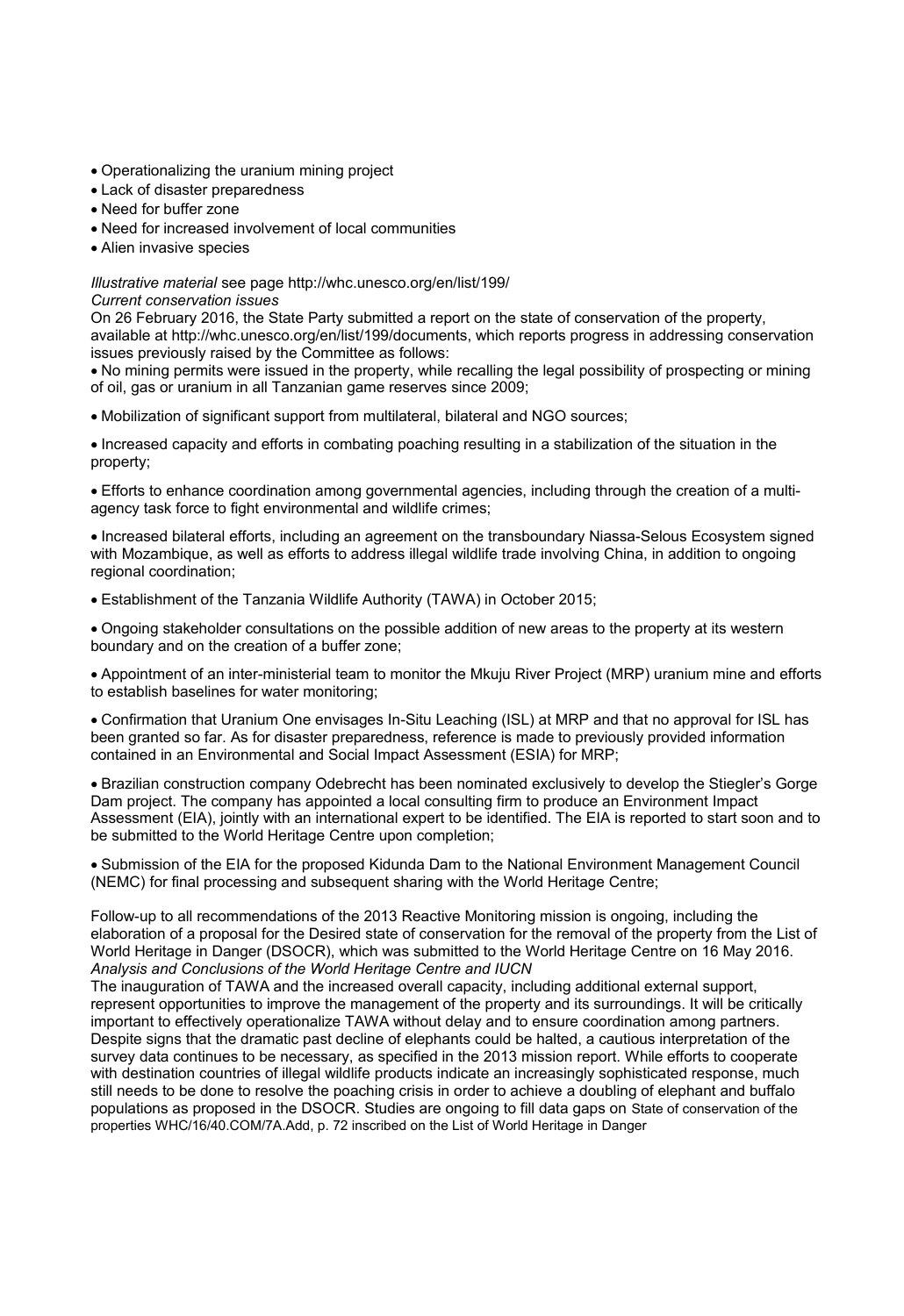the elephant population and to enable the determination, by 2017, of a proposed timeframe for achieving the DSOCR. It should be recalled that the 2013 mission concluded that in addition to elephant, black rhinoceros has also been severely affected by poaching, and that it recommended that the DSOCR should include clear indicators for both elephant and rhino. It is understood that the current availability of data on the black rhinoceros population in the property does not permit the definition in the DSOCR of a clear indicator for its recovery, and it is therefore recommended that the Committee request the State Party to undertake an analysis of the current situation of the black rhinoceros, in order to estimate the number of rhino left in the property, to inform the response required to secure it, and to update the DSOCR accordingly. It is also recommended that the Committee urge again (Decision **39 COM 7A.14**) the State Party to develop and implement a comprehensive emergency Action Plan with the objective of halting poaching within the Larger Selous Ecosystem within 12 months, as originally recommended by the 2013 mission.

The appointment of an inter-ministerial team and reported water monitoring related to the Mkuju River Project uranium mine are welcome. It is important to recall the Committee's request (Decision **38 COM 7B.95**) to conduct independent quantitative and qualitative water monitoring, to undertake a new EIA in case of the application of ISL and to ensure disaster preparedness. More detailed information is needed on progress made in that regard and on the overall project status in order to assess whether these Committee requests have been adequately implemented.

Since 2012 (Decision **36 COM 8B.43**), the Committee has been requesting the State Party to not engage in any mining activities inside the property, a commitment which was confirmed by the State Party in 2015. Yet the public cadaster of the Ministry of Energy and Minerals (http://portal.mem.go.tz/map/) indicates a major overlap between the property and mining prospecting licenses, a concern raised already by the 2013 mission, some of which have been granted for commodities other than those permitted under the Wildlife Conservation Act No. 5 of 2009 (such as graphite). As many as eight new applications have been lodged in 2016. Licenses adjacent to the property raise further concerns about the Larger Selous Ecosystem, in particular the Selous-Niassa Corridor.

It should be recalled that the Committee, at its 36th (Saint Petersburg, 2012) and 37th (Phnom Penh, 2013) sessions, expressed its utmost concern that the Stiegler's Gorge project, if approved, could cause serious and irreversible damage to the property's Outstanding Universal Value (OUV), and that the 2013 mission recommended the State Party to, clarify unambiguously and in writing the current status of planning and decision-making regarding the project. However, such clarification has not yet been provided. The status of the Kidunda dam project also remains unclear, with a reported major change in its design from a water retention dam to a combined retention dam/hydropower project, which caused delays in the preparation of an ESIA.

It is recommended that the Committee reiterate its request (Decision **37 COM 7B.7**) to the State Party to undertake a Strategic Environmental Assessment (SEA) in order to comprehensively identify the cumulative impacts of mining, the Stiegler's Gorge and Kidunda dams, agriculture and associated infrastructure, such as road building, both within the property as well as in important wildlife corridors and dispersal areas that are critical for maintaining the OUV of the property.

The scale of the threats facing the property requires significant additional efforts to be adequately addressed. As human pressure increases, an integrated vision and approach beyond the administrative boundaries of the property with opportunities for local communities to participate in decision-making and benefit-sharing, including in Wildlife Management Areas (WMAs), become more urgent, yet little progress is reported in that regard.

As the State Party is reportedly making progress towards addressing the threat from poaching, the mining and proposed dam developments are considered to represent significant additional threats to its OUV. It is therefore recommended that the Committee request the State Party to invite an IUCN Reactive Monitoring mission to evaluate progress in combating poaching and to assess the current status and likely impacts of the proposed ISL at the Mkuju River Uranium Mine, the Stiegler's Gorge and Kidunda dam projects, and prospecting licenses overlapping with and adjacent to the property.

Finally, it is recommended that the Committee retain the property on the List of World Heritage in Danger. State of conservation of the properties WHC/16/40.COM/7A.Add, p. 73 inscribed on the List of World Heritage in Danger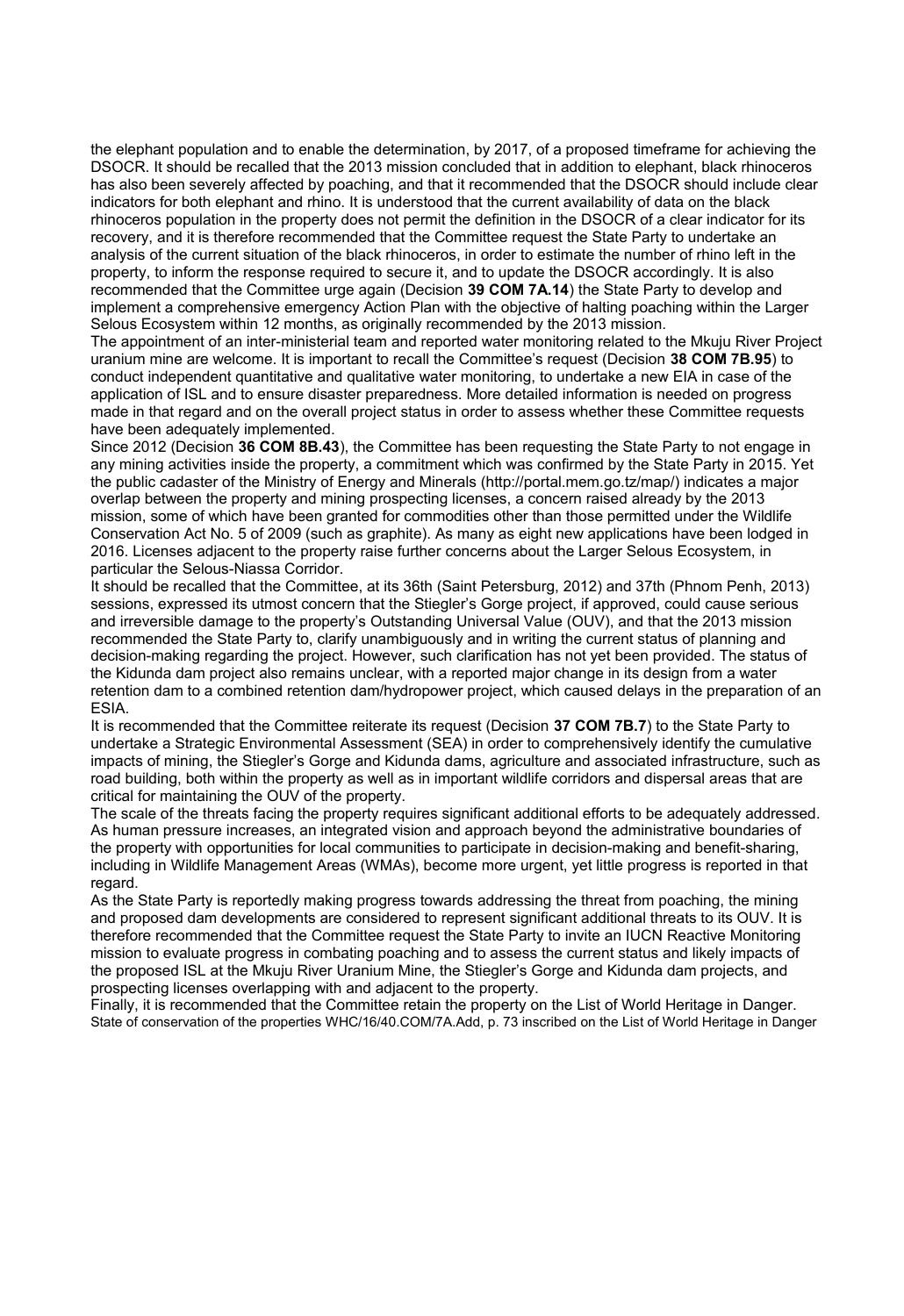### *Decision: 40 COM 7A.47*

*The World Heritage Committee, 1. Having examined Document WHC/16/40.COM/7A.Add,* 

*2. Recalling Decisions 36 COM 8B.43, 37 COM 7B.7, 38 COM 7B.95, and 39 COM 7A.14, adopted at its 36th (Saint Petersburg, 2012), 37th (Phnom Penh, 2013), 38th (Doha, 2014) and 39th (Bonn, 2015) sessions respectively,* 

*3. Commends the State Party and its international partners for their efforts in addressing the poaching crisis and encourages all involved to consolidate and coordinate these efforts;* 

*4. Acknowledges the progress made by the State Party to establish the Desired state of conservation for the removal of the property from the List of World Heritage in Danger (DSOCR), noting that further studies are ongoing to address gaps in elephant population data and to enable the establishment of a proposed timeframe for its implementation;* 

*5. Requests the State Party to undertake an analysis of the current situation of black rhinoceros to estimate the number of rhino left in the property, to inform the response required to secure this population, and to revise the DSOCR accordingly, and also requests the State Party to submit, by 1 December 2017 an updated proposal for the DSOCR, for adoption by the Committee at its 42nd session in 2018;* 

*6. Urges again the State Party to develop and implement a comprehensive Emergency Action Plan with the objective of halting poaching within the Larger Selous Ecosystem within 12 months, as originally recommended by the 2013 mission;* 

*7. Welcomes the establishment of the Tanzania Wildlife Authority (TAWA) and its inauguration in October 2015, and also urges the State Party to ensure its timely and effective operationalization, as well as adequate and reliable resourcing;* 

*8. Also commends the States Parties of Tanzania, Mozambique and China for the formalization of agreements on the transboundary Niassa-Selous Ecosystem and on wildlife crime prevention, respectively, and strongly encourages all involved States Parties to report to the World Heritage Centre on the activities carried out in the framework of these agreements;* 

*9. Reiterates its utmost concern about:* 

*a) the ongoing lack of clarity in terms of the extraction method, water monitoring and disaster preparedness as regards the Mkuju River Project (MRP),* 

*b) the ongoing Stiegler's Gorge dam project despite a high likelihood of serious and irreversible damage to the Outstanding Universal Value (OUV) of the property,* 

*c) the lack of submission of a complete Environmental and Social Impact Assessment (ESIA) on the Kidunda dam project, which seems to have been extended in its scope and therefore could have a higher impact on the integrity of the property,* 

*d) the legal possibility of mineral exploration and exploitation in the property and the overlapping mining and prospecting licenses, despite the commitment made by the State Party to not engage in any mining activity within the property, in line* 

State of conservation of the properties WHC/16/40.COM/7A.Add, p. 74 inscribed on the List of World Heritage in Danger